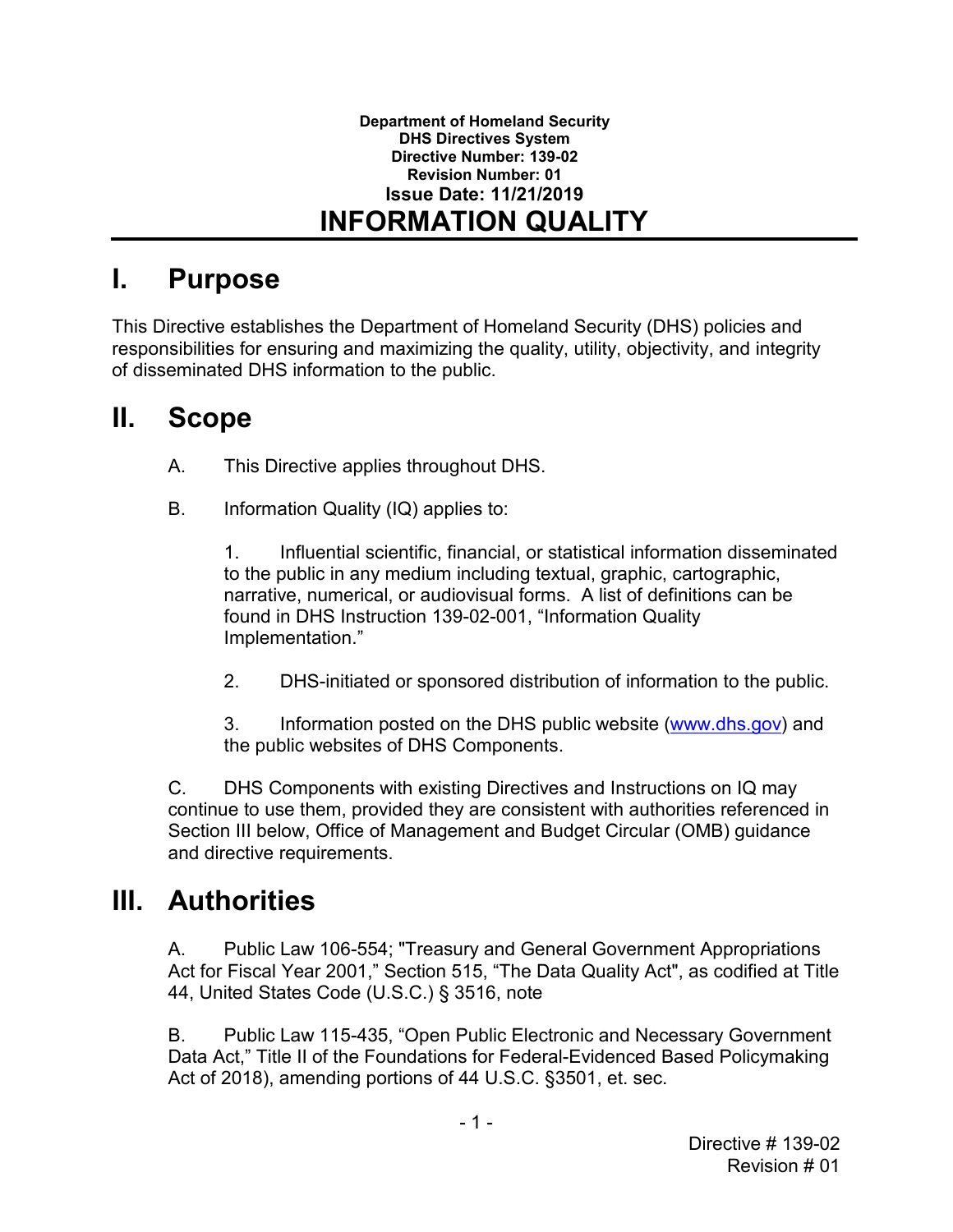C. Title 44, U.S.C., Chapter 35, "Coordination of Federal Information Policy"

D. OMB, "Guidelines for Ensuring and Maximizing the Quality, Objectivity, Utility, and Integrity of Information Disseminated by Federal Agencies" 67 FR 8452 (Feb. 22, 2002)

E. OMB Memorandum M-05-03, "Issuance of OMB's Final Information Quality Bulletin for Peer Review"

F. OMB Memorandum M-13-13, "Open Data Policy – Managing Information as an Asset"

G. OMB Memorandum M-14-06, "Guidance for Providing and Using Administrative Data for Statistical Purposes"

H. OMB Memorandum M-19-15, Improving Implementation of the Information Quality Act

I. OMB Circular A-130, "Managing Federal Information as a Strategic Resource"

J. DHS Delegation 04000, "Delegation to the Chief Information Officer"

### **IV. Responsibilities**

### A. The *DHS Chief Information Officer (CIO)*:

 management, data dissemination, and digital information processes; 1. Coordinates across the Department to develop and maintain data

 from the public after coordinating with appropriate DHS Components and 2. Decides any appeals of decisions in IQ requests for corrections Offices; and

3. Designates a DHS IQ Officer.

### B. The *DHS Information Quality (IQ) Officer*:

1. Serves as the liaison with OMB regarding management and operation of DHS IQ;

 2. Requests designation of a primary and alternate Component IQ Officer or Official;

3. Advises and assists the Department with tracking and processing requests for correction of disseminated information;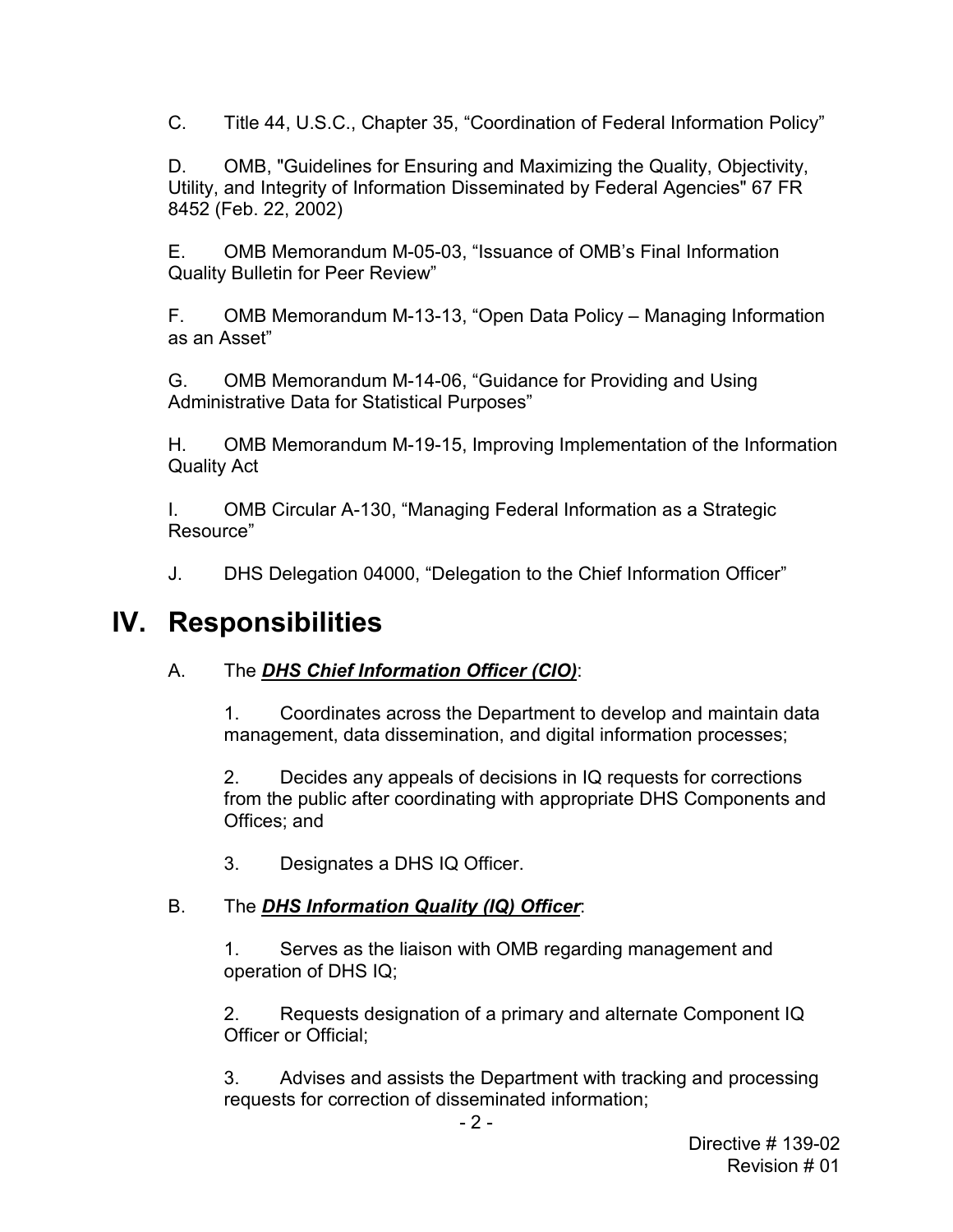4. Implements a periodic review period to ensure compliance;

5. Establishes and maintains an IQ administrative mechanism for tracking and responding to requests for information corrections and appeals;

 6. Serves as a point of contact for all queries to DHS and responds to affected person(s) regarding said queries.; and

7. Coordinates with the DHS Chief Data Officer to ensure the quality of data released to the public.

#### The Component Heads:

 C. The *Component Heads*: 1. Establish an IQ management capability in their Component for reviewing and substantiating the quality of information before it is disseminated;

 2. Designate a Component IQ Officer or Official who serves as a single point of contact within the Component on the IQ function;

3. Ensure the IQ function complies with and effectively implements the policies in this Directive; and

4. Establish information correction and appeal procedures.

### D. The *Component Information Quality (IQ) Officers/Officials*:

1. Establishes and maintains an IQ administrative mechanism for receiving and responding to requests for information corrections and appeals;

 correction (e.g., via mail, Internet, email, etc.); 2. Provide multiple media sources for the filing of requests for

 Component public web site; 3. Post the IQ procedures and the administrative mechanism on the

 4. Maintain official records of requests for correction and generate statistics necessary for the annual report to the DHS IQ Officer within the Office of the Chief Information Officer (OCIO); and

 5. Prepare an annual report on the number, nature and resolution of requests for correction received and provide the report to the DHS IQ Officer.